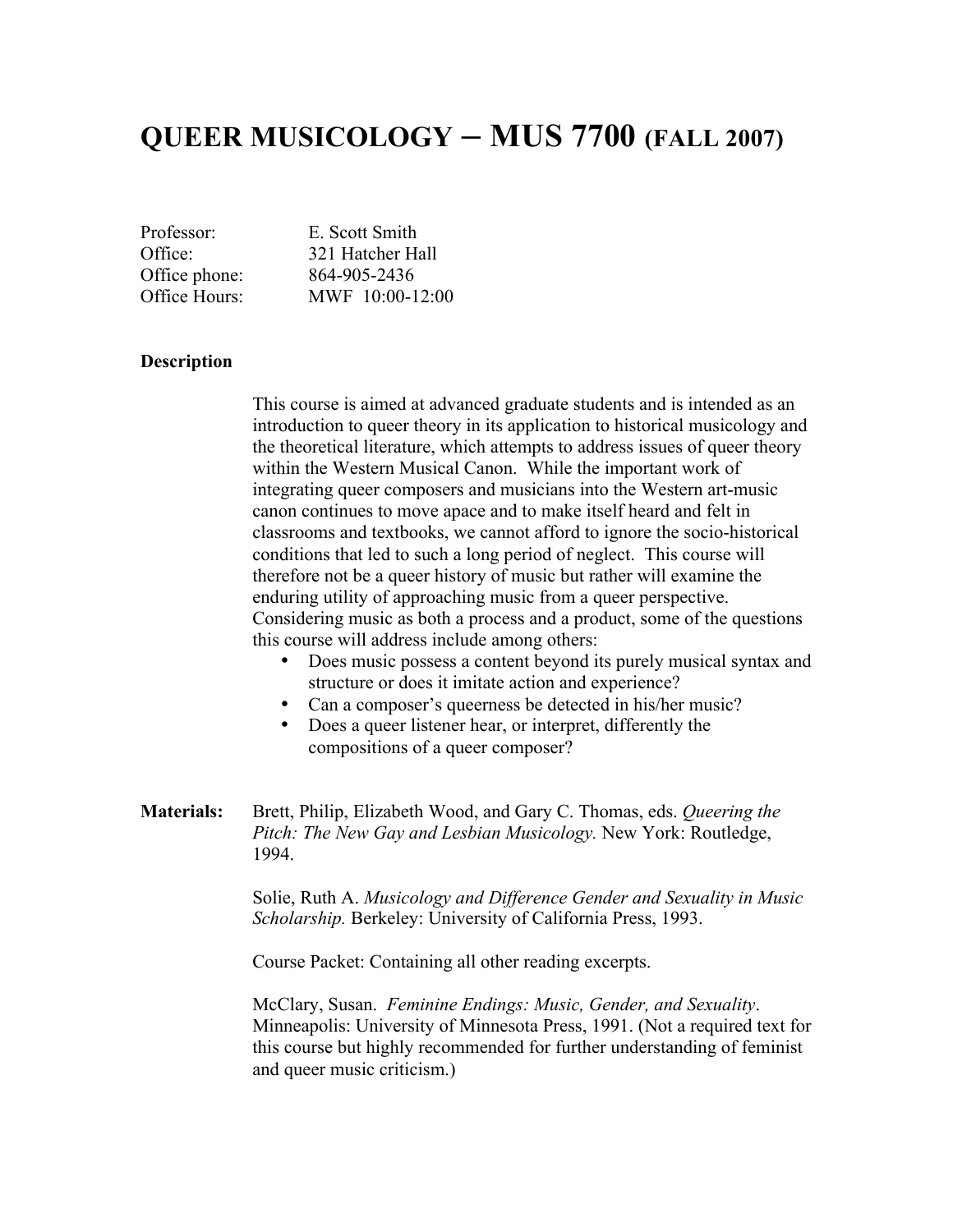- **Attendance:** Please be in class every day. No not miss any classes. If there is a problem, let me know in advance. Please be on time.
- **Assignments:** The bulk of the class work will consist of reading, class discussion, and writing assignments, but there will also be a few listening assignments. Each assignment will be due on the day of its corresponding lecture. You will find it useful to keep notes on your reading assignments and to ask questions in class.
	- Essay 1: Write a short 2-5 page essay discussing the idea of audience stereotypes of the following musical genres: Rap, Opera, Country, Techno, Classical, Rock. Write about stereotypes of people who like each of these musics and stereotypes of people who are adverse to them. Keep in mind you are discussing perceived stereotypes of society rather than your own and, to that end, should write freely and honestly. Secondly, choose a piece of music or song that is important to you and discuss it in the same terms. How do or don't you identify with the stereotypical group associated with the genre of the piece you chose? (50 pts.)
	- Essay 2: After reading chapter 2, "Creativity" in Marcia citron's *Gender and the Musical Canon*, choose two queer composers and listen to their music. Write a short 2-5 page essay noting variety and try to describe what you hear. What are you drawn toward and how do you respond? One of your composers may be a contemporary or "Pop" artist, however one must be from the Western art music canon. (50 pts.)
	- Essay 3: Pick an opera from a list given and discuss how gender and sexual performativity is demonstrated. In a 8-10 page essay make a qualified claim as to how your reading can expand our understanding of both performativity and your chosen work. (100 pts.)
	- Discussion: Each student will pick 2 readings from the semester and will engage class and lead discussion on these readings. It may be especially important to consider working recording or videos (in the case of an opera) into your discussion (50 pts. Each)
	- Final Project: This is a final project, which may be tailored to your interests and/or specialization. It should represent a culmination of your critical reading and writing abilities within the application of queer theory to music. Project proposals must be approved by me well in advance. (200 pts.)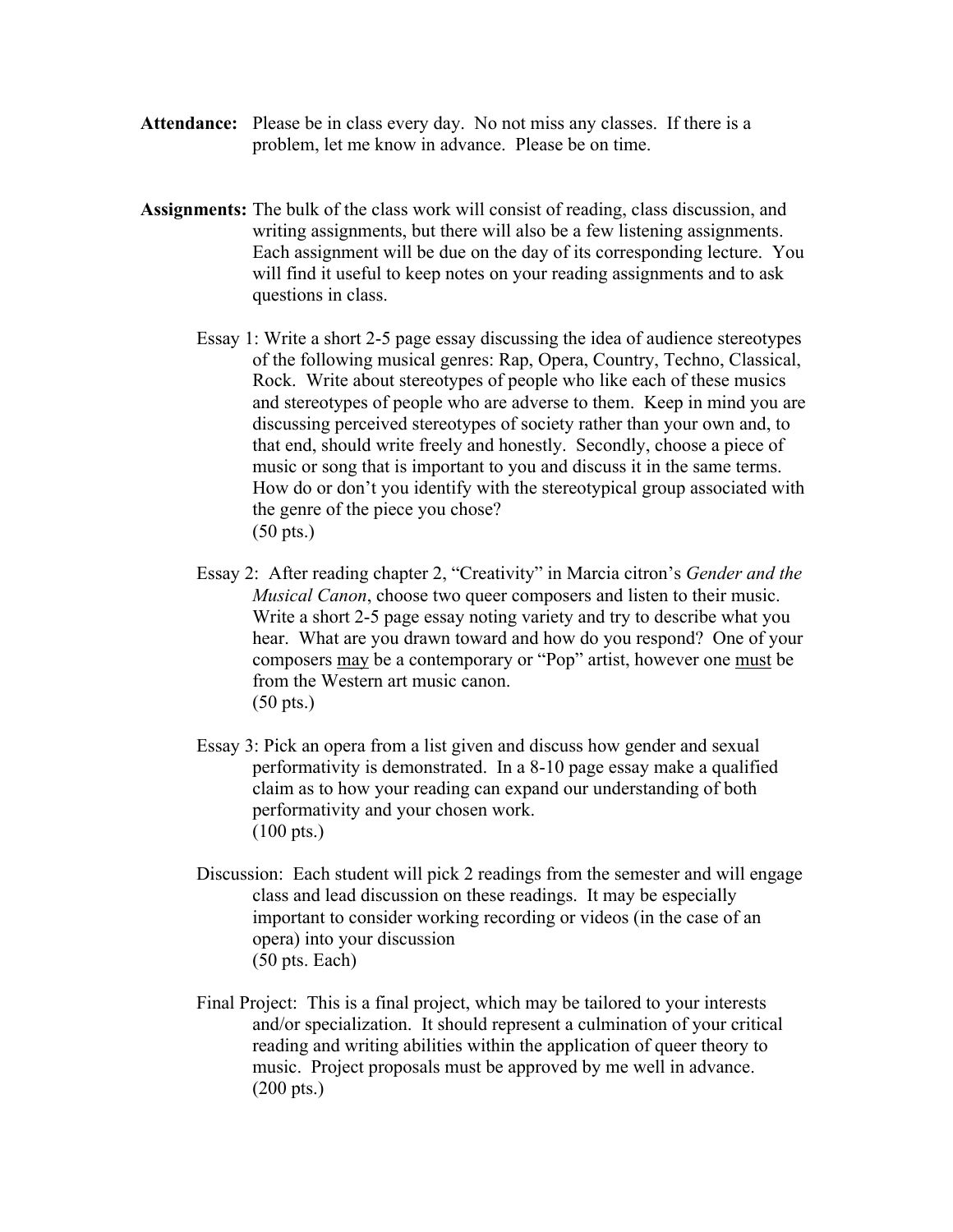#### **Grading:**

Your final grade will be based on six major items:

| Essay 1                           | $50$ pts.                                     |
|-----------------------------------|-----------------------------------------------|
| Essay 2                           | $50$ pts.                                     |
| Essay 3                           | $100$ pts.                                    |
| <b>Two Discussion Assignments</b> | 100 pts. $(50 \text{ pts. } \textcircled{a})$ |
| Participation                     | $100$ pts.                                    |
| Final Project                     | $200$ pts.                                    |

Reading assignments are assignments, too; class preparation and participation will thus be taken into account in the determination of the final grade.

A Score of 90% or above on any of the items constitutes an A. 80% or above a B, etc. Therefore, your final grade will be based on a scale of 600 points as follows:

| A            |
|--------------|
| <sub>R</sub> |
| C            |
| D            |
| F            |
|              |

There will be occasional, small assignments or projects that can help your grade

- **Conferences:** I am always willing to discuss any aspect of the course that interests, puzzles, or concerns you. Please feel free to drop by my office during office hours or schedule an appointment.
- **Plagiarism:** Plagiarism is the presentation of someone else's ideas as your own. All written work must be attributed to the correct source. Ideas from published material of from other people must be credited. It is unacceptable to:
	- Copy another's work and claim it as your own.
	- Download material from the internet without proper citation.

- Submit a paper, or a substantial part of a paper that you have submitted for another class without express permission of the instructors involved.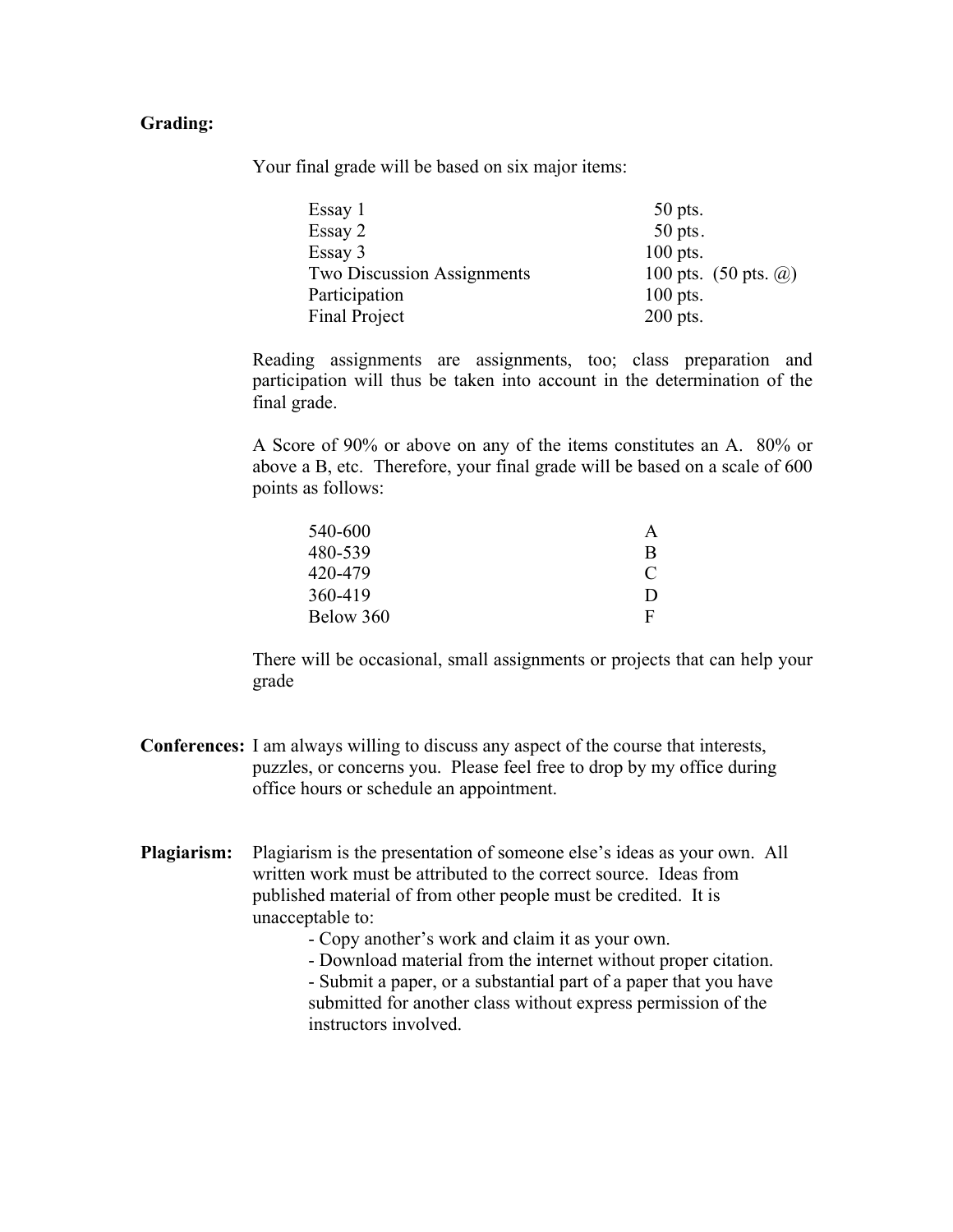**Special Accommodations:** To request disability accommodations, please contact Disabilities Services: www.lsu.edu/disability, 112 Johnston Hall, or 578- 5919. After initial arrangements are made with that office, contact your instructors.

# **Introduction and Framing:**

**Week 1**

Introduction

#### **Week 2 (Essay 1 Due)**

Cox, Renee. "Recovering Jousissance: An introduction to Feminist Musical Aesthetics." In *Women and Music: a History*. Ed. Karin Pendle. Bloomington: Indiana University Press, 1991. (pp 331-340)

McClary, Susan. *Feminine Endings: Music, Gender, and Sexuality*. Minneapolis: University of Minnesota Press, 1991. (pp.3-34)

Citron, Marcia J. *Gender and the Musical Canon.* Cambridge [England]: Cambridge University Press, 1993. (pp. 44-79)

Treitler, Leo. "Gender and Other Dualities of Music History." In *Musicology and Difference: Gender and Sexuality in Music Scholarship*. Ed. Solie, Ruth A.*.* Berkeley: University of California Press, 1993. (pp. 23-45)

#### **Week 3 (Essay 2 Due)**

*Sexuality,* ed. Sue-Ellen Case, Philip Brett, and Susan Leigh Foster. Bloomington: Indiana University Press, 1995.

Sedgwick, Eve Kosofsky. *Epistemology of the Closet*. Berkeley: Berkeley UP, 1990. (pp. 65-90)

Koestenbaum, Wayne. "Queering the Pitch: A Posy of Definitions and Impersonations." In *Queering the Pitch: The New Gay and Lesbian Musicology,* ed. Philip Brett, Elizabeth Wood, and Gary C. Thomas, 1-8. New York: Routledge, 1994. (pp. 1-5)

Brett, Philip. "Are You Musical?" *Musical Times* (June 1994), 370-374.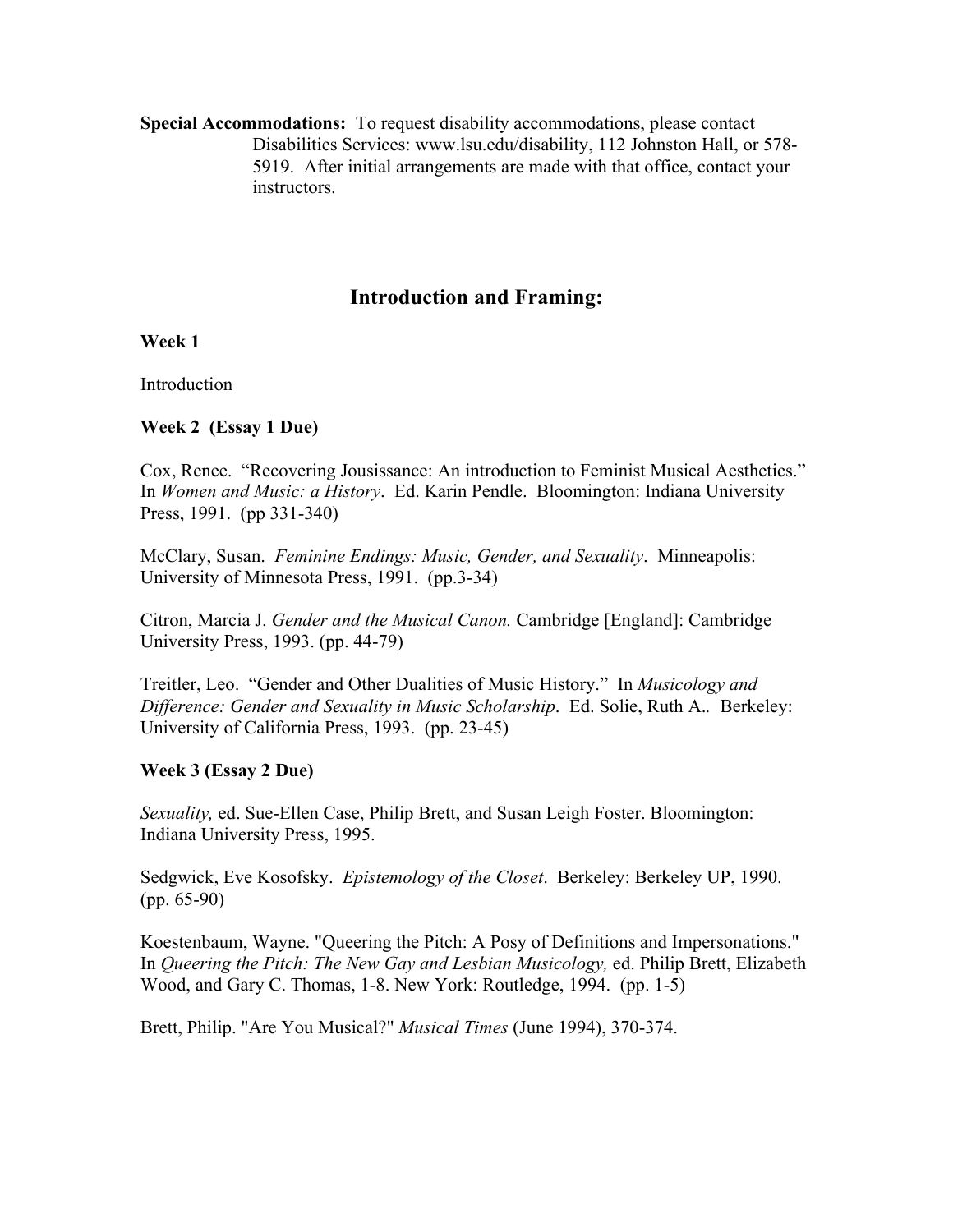Brett, Philip. "Musicality, Essentialism, and the Closet." In *Queering the Pitch: The New Gay and Lesbian Musicology*, ed. Philip Brett, Elizabeth Wood, and Gary C. Thomas, 9- 26. New York: Routledge, 1994. (pp. 9-26)

#### **Week 4**

Morris, Mitchell. "On Gaily Reading Music." *repercussions* 1/1 (1992), 48-64. [Barthes, Lacan, Bakhtin, Sedgwick]

Wood, Elizabeth. "Sapphonics." In *Queering the Pitch: The New Gay and Lesbian Musicology*, ed. Philip Brett, Elizabeth Wood, and Gary C. Thomas, 27-66. New York: Routledge, 1994.

Outlaw, Paul. "If that's your boyfriend (he wasn't last night)." *African American Review* 29/2 (summer 1995), 347-350.

Cusick, Suzanne G. "On a Lesbian Relation with Music: A Serious Effort Not to Think Straight." In *Queering the Pitch: The New Gay and Lesbian Musicology*, ed. Philip Brett, Elizabeth Wood, and Gary C. Thomas, 67-83. New York: Routledge, 1994.

## **Week 5**

Eder, Donna. "The National Women's Music Festival: Collective Identity and Diversity in a Lesbian-Feminist Community." *Journal of Contemporary Ethnography* 23 (Jan. 1995), 485-515.

Rycenga, Jennifer. "Lesbian Compositional Process: One Lover-Composer's Perspective." In *Queering the Pitch: The New Gay and Lesbian Musicology*, ed. Philip Brett, Elizabeth Wood, and Gary C. Thomas. New York: Routledge, 1994. (pp. 275- 296)

Pegley, Karen and Virginia Caputo. "Growing Up Female(s): Retrospective Thoughts on Musical Preferences and Meanings." *repercussions* 1-1 (1992), 65-80. Also in *Queering the Pitch: The New Gay and Lesbian Musicology*, ed. Philip Brett, Elizabeth Wood, and Gary C. Thomas, 297-314. New York: Routledge, 1994. (294-314)

# **Opera:**

#### **Week 6:**

Savoy, Eric. "The signifying rabbit." *Narrative*3/2 (May 1995), 188-209.

Abate, Carolyn. "Opera or the Envoicing of Women." In *Musicology and Difference: Gender and Sexuality in Music Scholarship*. Ed. Solie, Ruth A. Berkeley: University of California Press, 1993. (pp. 225-258)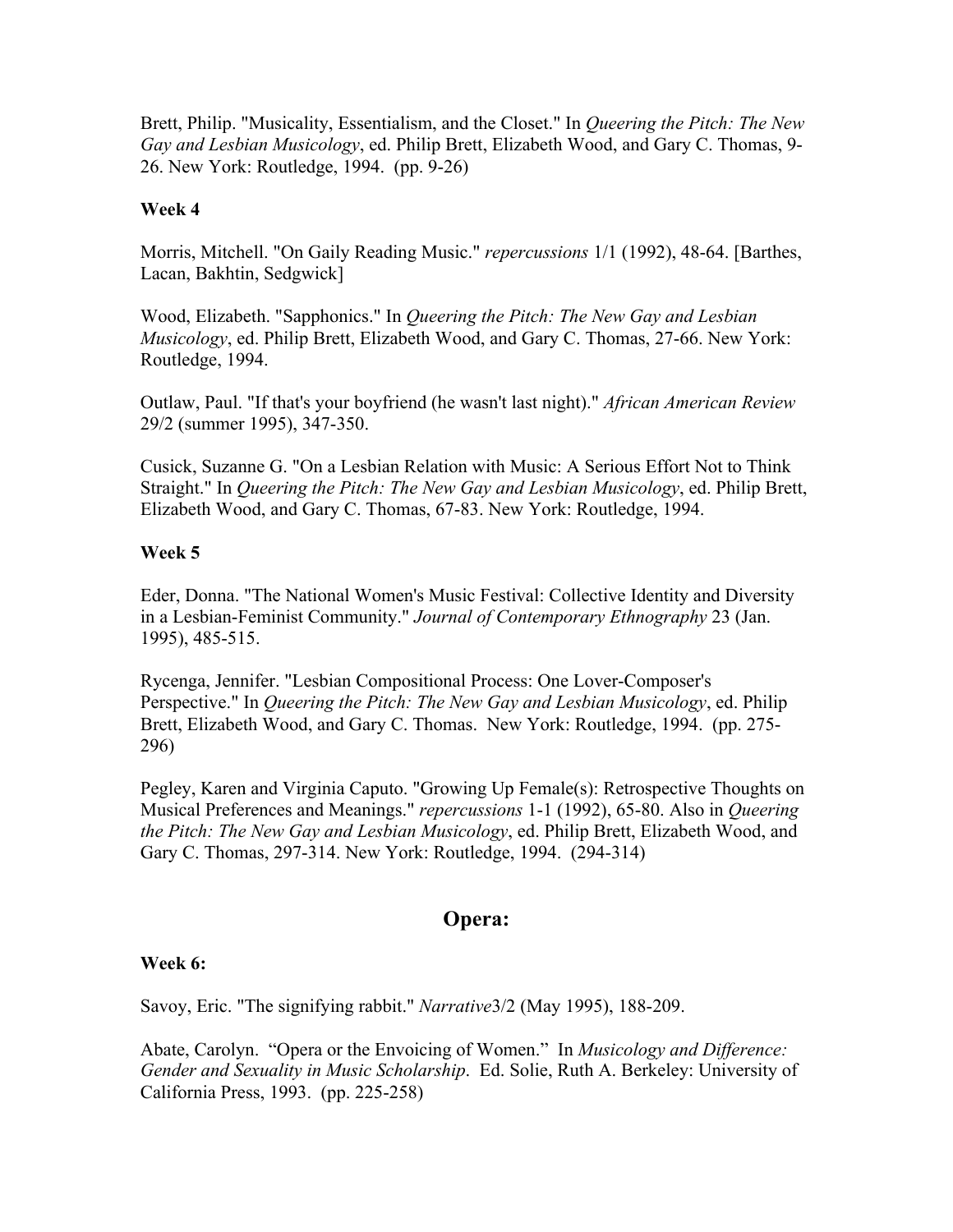Koestenbaum, Wayne. *The Queen's Throat: Opera, Homosexuality, and the Mystery of Desire.* New York: Poseidon Press, 1993.

Morris, Mitchell. "Reading as an Opera Queen." In *Musicology and Difference: Gender and Sexuality in Music Scholarship,* ed. Ruth Solie, 184-200. Berkeley: University of California Press, 1993. (pp. 184-200)

## **Week 7**

Castle, Terry. *The Apparitional Lesbian Female Homosexuality and Modern Culture.*  New York: Columbia University Press, 1993. (pp. 200-238)

Brett, Philip. "Eros and Orientalism in Britten's Operas." In *Queering the Pitch: The New Gay and Lesbian Musicology,* ed. Philip Brett, Elizabeth Wood, and Gary C. Thomas, 235-256. New York: Routledge, 1994. (pp. 235-256)

Dame, Joke. "Unveiled Voices: Sexual Difference and the Castrato." In *Queering the Pitch: The New Gay and Lesbian Musicology*, ed. Philip Brett, Elizabeth Wood, and Gary C. Thomas, 139-154. New York: Routledge, 1994. (pp. 139-154)

# **A Nouveau Hagiography**

#### **Week 8 (Essay 3 Due)**

Holsinger, Bruce Wood. "The Flesh of the Voice: Embodiment and the Homoerotics of Devotion in the Music of Hildegard of Bingen (1098-1179)." *Signs* 19/1 (1993), 92-125.

Hamessley, Lydia. "Henry Lawe's Setting of Katherine Philip's Friendship Poetry in his Second Book of Ayres and Dialogues, 1655: A Musical Misreading?" In *Queering the Pitch: The New Gay and Lesbian Musicology,* ed. Philip Brett, Elizabeth Wood, and Gary C. Thomas, 115-138. New York: Routledge, 1994. (pp. 115-138)

Thomas, Gary C. "'Was George Friederic Handel Gay?': On Closet Questions and Cultural Politics." In *Queering the Pitch: The New Gay and Lesbian Musicology*, ed. Philip Brett, Elizabeth Wood, and Gary C. Thomas, 155-204. New York: Routledge, 1994. (pp. 155-204)

Dugaw, Dianne. "Parody, Gender, and Transformation in Gay and Handel's *Acis and Galatea." Eighteenth-Century Studies* 29 (Summer 1996), 345-67.

McClellan, Michael E. "'If we could talk with the animals': Elephants and Musical Performance During the French Revolution." In *Cruising the Performative: Interventions into the Representation of Ethnicity, Nationality, and Sexuality,* ed. Sue-Ellen Case, Philip Brett, and Susan Leigh Foster. Bloomington: Indiana University Press, 1995.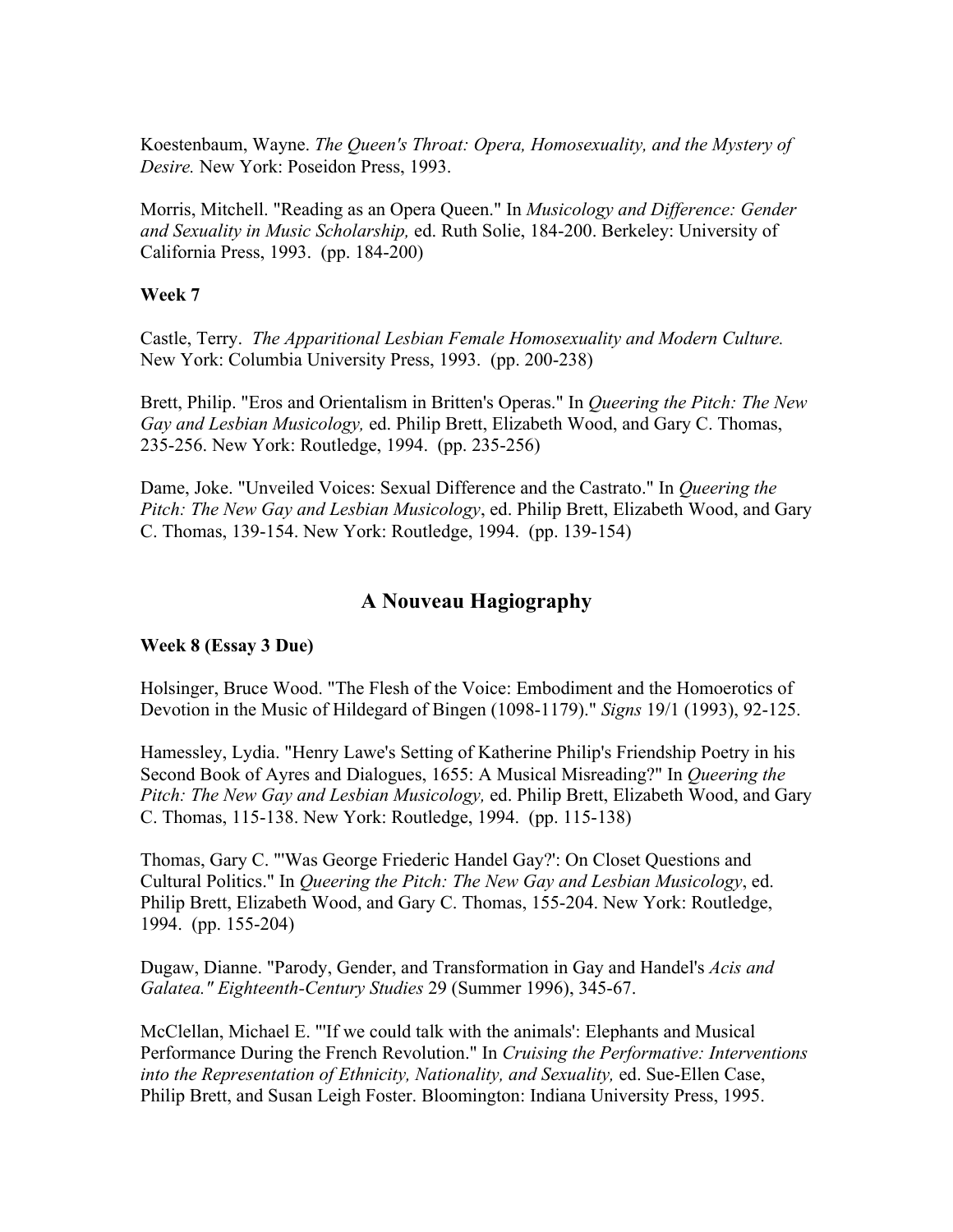#### **Week 9**

Meredith, William. "Commentary: The Eroica and Beethoven's Sexuality through a Feminist Lens--Susan McClary's Readings of Beethoven in *Queering the Pitch." Beethoven Newsletter* 8-9/3-1 (1993-1994), 107-109.

McClary, Susan. "Constructions of Subjectivity in Schubert's Music." In *Queering the Pitch: The New Gay and Lesbian Musicology*, ed. Philip Brett, Elizabeth Wood, and Gary C. Thomas, 205-233. New York: Routledge, 1994.

Brett, Philip. "Piano four-hands: Schubert and the performance of gay male desire." *19thcentury music* 21/2 (fall 1997), 149-176.

Solomon, Maynard. Franz Schubert and the Peacocks of Benvenuto Cellini, 19<sup>th</sup> century *Music* 12/3 (Spring 1989): 193-206.

Russ, Michael. "Modeste Musorgsky and Arseny Golenishchev-Kutuzov." *Irish Musical Studies* 5 (1996), 241-250.

## **Week 10**

Brett, Philip. "Britten's Dream." In *Musicology and Difference: Gender and Sexuality in Music Scholarship,* ed. Ruth Solie, 259-280. Berkeley: University of California Press, 1993. (pp. 259-280)

Hicks, Michael. "The Imprisonment of Henry Cowell." *Journal of the American Musicological Society* 44/1 (1991), 92-119.

Wood, Elizabeth. "Lesbian Fugue: Ethel Smyth's Contrapuntal Arts." In *Musicology and Difference: Gender and Sexuality in Music Scholarship,* ed. Ruth Solie, 164-183. Berkeley: University of California Press, 1993.

Wolf, Stacy. "The Queer Pleasures of Mary Martin and Broadway: The *Sound of Music* as a Lesbian Musical." *Modern Drama* 39 (Spring 1996), 51-63.

Maas, Lawrence D. "A Conversation with Ned Rorem." In *Queering the Pitch: The New Gay and Lesbian Musicology,* ed. Philip Brett, Elizabeth Wood, and Gary C. Thomas, 85- 112. New York: Routledge, 1994. (pp. 85-114)

# **Week 11**

Attinello, Paul. "Authority and Freedom: Toward a Sociology of the Gay Choruses." In *Queering the Pitch: The New Gay and Lesbian Musicology,* ed. Philip Brett, Elizabeth Wood, and Gary C. Thomas, 315-346. New York: Routledge, 1994.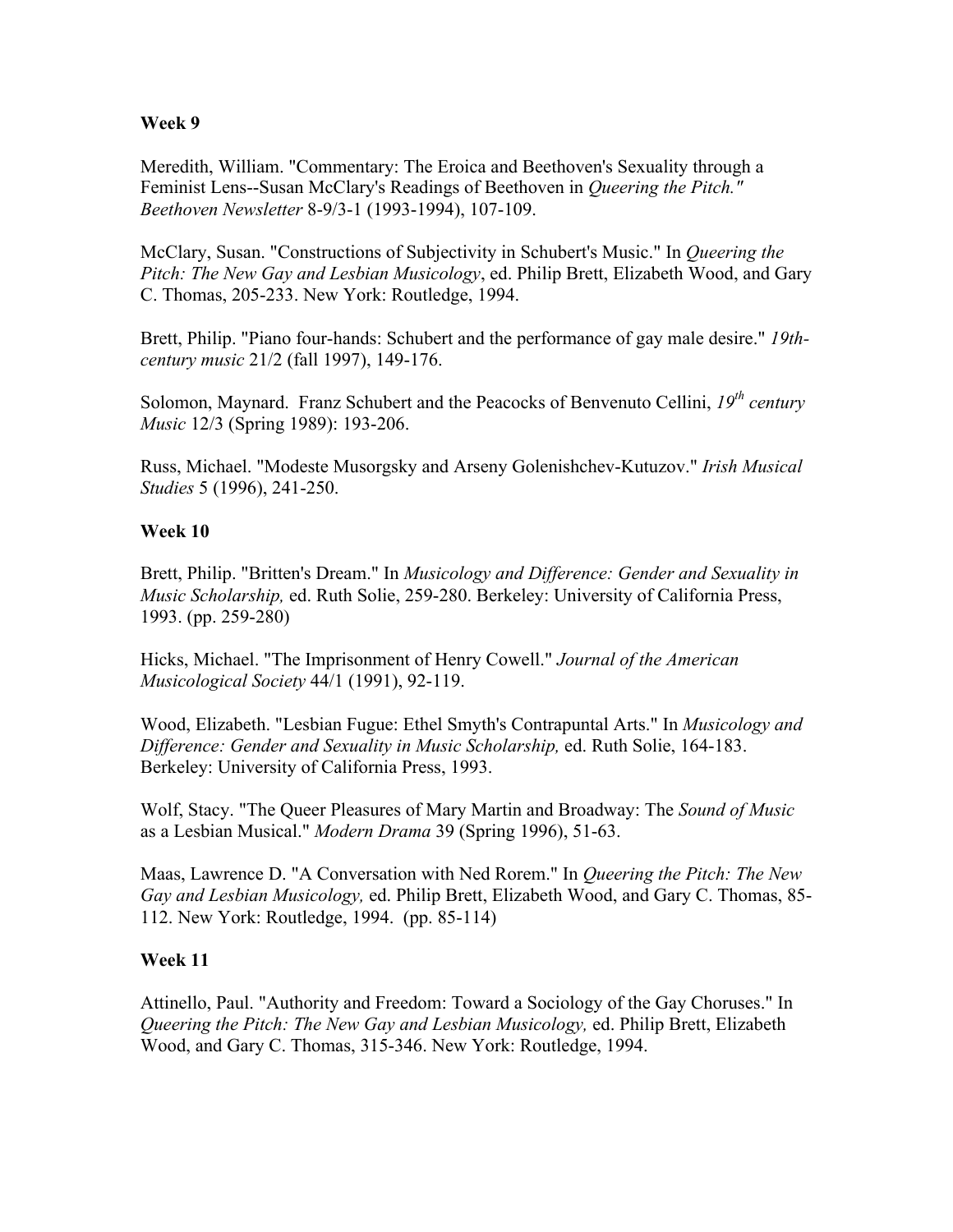Hubbs, Nadine. "Music of the 'Fourth Gender': Morrissey and the Sexual Politics of Melodic Contour." In *Bodies of Writing, Bodies in Performance*, ed. Thomas Foster, Carol Siegel, and Ellen Berry, 266-296. New York: New York University Press, 1996.

Raykoff, Ivan. "Transcription, Transgression, and the Procreative Urge." In Queer Episodes in Music and Modern Identity, ed. Sophie Fuller and Lloyd Whitesell. Urbana: University of Illinois Press, 2002. (pp. 150-176)

Thompson, Mark. "Children of paradise: A brief history of queens." In: *Out in culture: Gay, lesbian, and queer essays on popular culture.* London, England: Cassell, 1995. Durham: Duke U., 1995.

Gill, John. *Queer noises: Male and Female Homosexuality in Twentieth Century Music.* Minneapolis: University of Minnesota Press, 1995.

# **Contemporary/Popular Music:**

# **Week 12**

Currid, Brian. "'We are family': House Music and Queer Performativity." In *Cruising the Performative: Interventions into the Representation of Ethnicity, Nationality, and Sexuality,* ed. Sue-Ellen Case, Philip Brett, and Susan Leigh Foster. Bloomington : Indiana University Press, 1995.

Francois, A. L. "Fakin' it/Makin' it: Falsetto's Bid for Transcendence in 1970s Disco Highs." *Perspectives of New Music* 33 (1995), 442-457.

Stein, Arlene. "Crossover dreams: Lesbianism and popular music since the 1970s." In: *Out in culture: Gay, lesbian, and queer essays on popular culture.* London, England: Cassell, 1995. Durham: Duke U., 1995.

Attig, R. Brian. "The Gay Voice in Popular Music: A Social Value Model Analysis of 'Don't Leave Me This Way.'" *Journal of homosexuality* 21/1-2 (1991), 185-202.

# **Week 13**

Peraino, Judith. "'Rip Her to Shreds': Women's Music According to a Butch-Femme Aesthetic." *repercussions* 1/1 (1992), 19-47. [Phranc, Deborah Harry, butch-femme]

Mockus, Martha. "Queer Thoughts on Country Music and k.d. lang." In *Queering the Pitch: The New Gay and Lesbian Musicology,* ed. Philip Brett, Elizabeth Wood, and Gary C. Thomas, 257-271. New York: Routledge, 1994.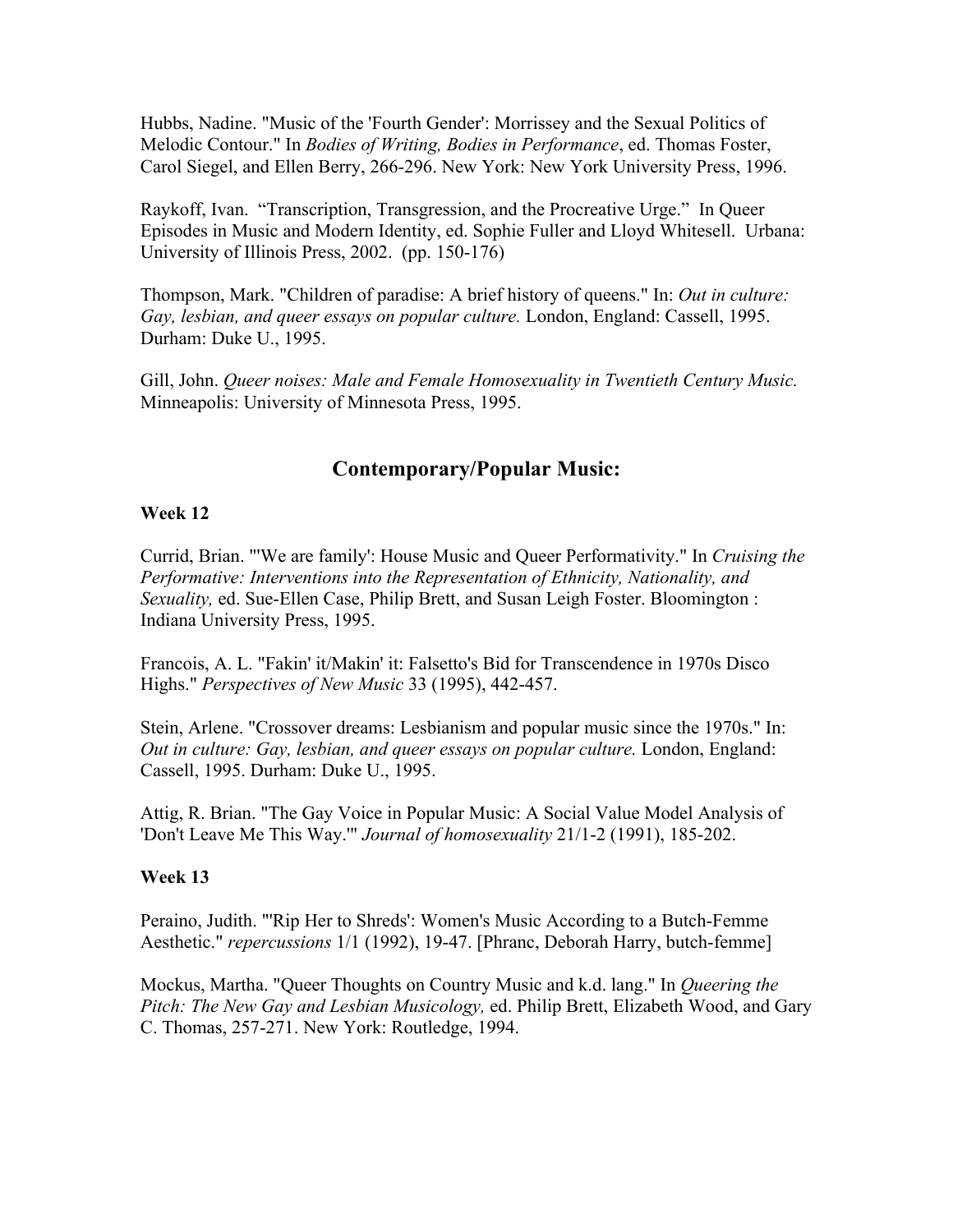Bradby, Barbara. "Lesbians and popular music: Does it matter who is singing?" In *Centre for Research on Canadian Cultural Industries and Institutions*, 33-44. Montreal, Quebec, Canada, 1995.

Stein , Arlene. "Androgyny Goes Pop: But is it Lesbian Music?" In *Sisters, Sexperts, Queers: Beyond the Lesbian Nation,* ed. Arlene Stein. New York: Plume, 1993.

## **Week 14**

Savigliano, Marta E. "Tango and the Postmodern Uses of Passion." In *Cruising the Performative: Interventions into the Representation of Ethnicity, Nationality, and Sexuality,* ed. Sue-Ellen Case, Philip Brett, and Susan Leigh Foster. Bloomington: Indiana University Press, 1995.

Goldstein, Lynda. "Revamping MTV: Passing for Queer Culture in the Video Closet." In *Queer Studies: A Lesbian, Gay, Bisexual, and Transgender Anthology,* ed. Brett Beemyn and Mickey Eliason, 262-279. New York: New York University Press, 1996.

**Conclusions** 

# **Week 15**

## Final Projects Due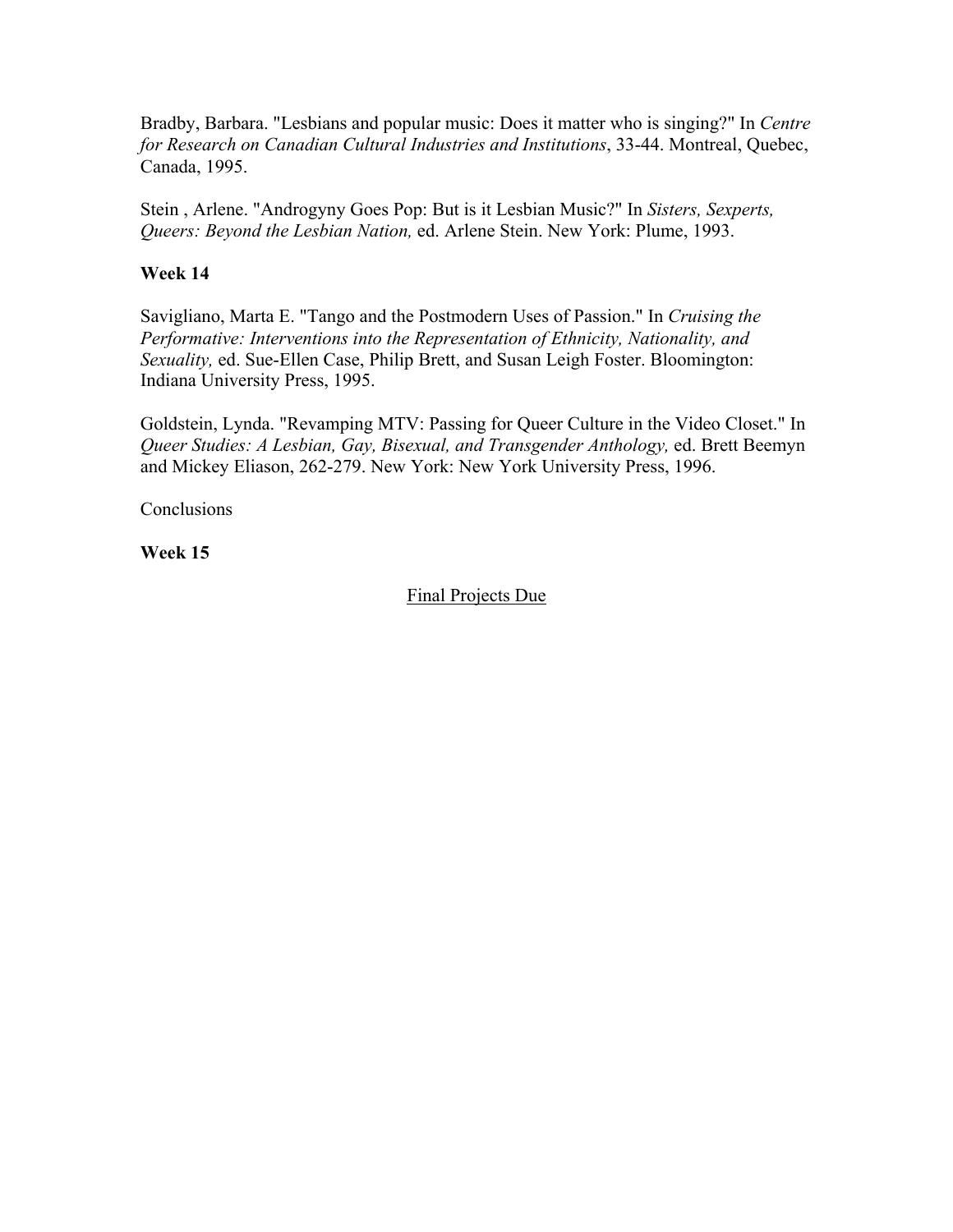#### **BIBLIOGRAPHY**

- Attig, R. Brian. "The Gay Voice in Popular Music: A Social Value Model Analysis of 'Don't Leave Me This Way.'" *Journal of homosexuality* 21/1-2 (1991), 185-202.
- Attinello, Paul. "Authority and Freedom: Toward a Sociology of the Gay Choruses." In *Queering the Pitch: The New Gay and Lesbian Musicology,* ed. Philip Brett, Elizabeth Wood, and Gary C. Thomas, 315-346. New York: Routledge, 1994.
- Bradby, Barbara. "Lesbians and Popular Music: Does It Matter Who Is Singing?" In *Centre for Research on Canadian Cultural Industries and Institutions*, 33-44. Montreal, Quebec, Canada, 1995.
- Brett, Philip. "Are You Musical?" *Musical Times* (June 1994), 370-374.
- Brett, Philip. "Britten's Dream." In *Musicology and Difference: Gender and Sexuality in Music Scholarship,* ed. Ruth Solie, 259-280. Berkeley: University of California Press, 1993.
- Brett, Philip. "Eros and Orientalism in Britten's Operas." In *Queering the Pitch: The New Gay and Lesbian Musicology,* ed. Philip Brett, Elizabeth Wood, and Gary C. Thomas, 235-256. New York: Routledge, 1994.
- Brett, Philip. "Musicality, Essentialism, and the Closet." In *Queering the Pitch: The New Gay and Lesbian Musicology*, ed. Philip Brett, Elizabeth Wood, and Gary C. Thomas, 9-26. New York: Routledge, 1994.
- Brett, Philip. "Piano Four-Hands: Schubert and the Performance of Gay Male Desire." *19th-Century Music* 21/2 (fall 1997), 149-176.
- Brett, Philip, Elizabeth Wood, and Gary C. Thomas, eds. *Queering the Pitch: The New Gay and Lesbian Musicology.* New York: Routledge, 1994.
- Castle, Terry. *The Apparitional Lesbian Female Homosexuality and Modern Culture.* New York: Columbia University Press, 1993.
- Citron, Marcia J. *Gender and the Musical Canon.* Cambridge [England]: Cambridge University Press, 1993.
- Currid, Brian. "'We are family': House Music and Queer Performativity." In *Cruising the Performative: Interventions into the Representation of Ethnicity, Nationality, and Sexuality,* ed. Sue-Ellen Case, Philip Brett, and Susan Leigh Foster. Bloomington : Indiana University Press, 1995.
- Cusick, Suzanne G. "On a Lesbian Relation with Music: A Serious Effort Not to Think Straight." In *Queering the Pitch: The New Gay and Lesbian Musicology*, ed. Philip Brett, Elizabeth Wood, and Gary C. Thomas, 67-83. New York: Routledge, 1994.
- Dame, Joke. "Unveiled Voices: Sexual Difference and the Castrato." In *Queering the Pitch: The New Gay and Lesbian Musicology*, ed. Philip Brett, Elizabeth Wood, and Gary C. Thomas, 139-154. New York: Routledge, 1994.
- Dugaw, Dianne. "Parody, Gender, and Transformation in Gay and Handel's *Acis and Galatea." Eighteenth-Century Studies* 29 (Summer 1996), 345-67.
- Eder, Donna. "The National Women's Music Festival: Collective Identity and Diversity in a Lesbian-Feminist Community." *Journal of Contemporary Ethnography* 23 (Jan. 1995), 485-515.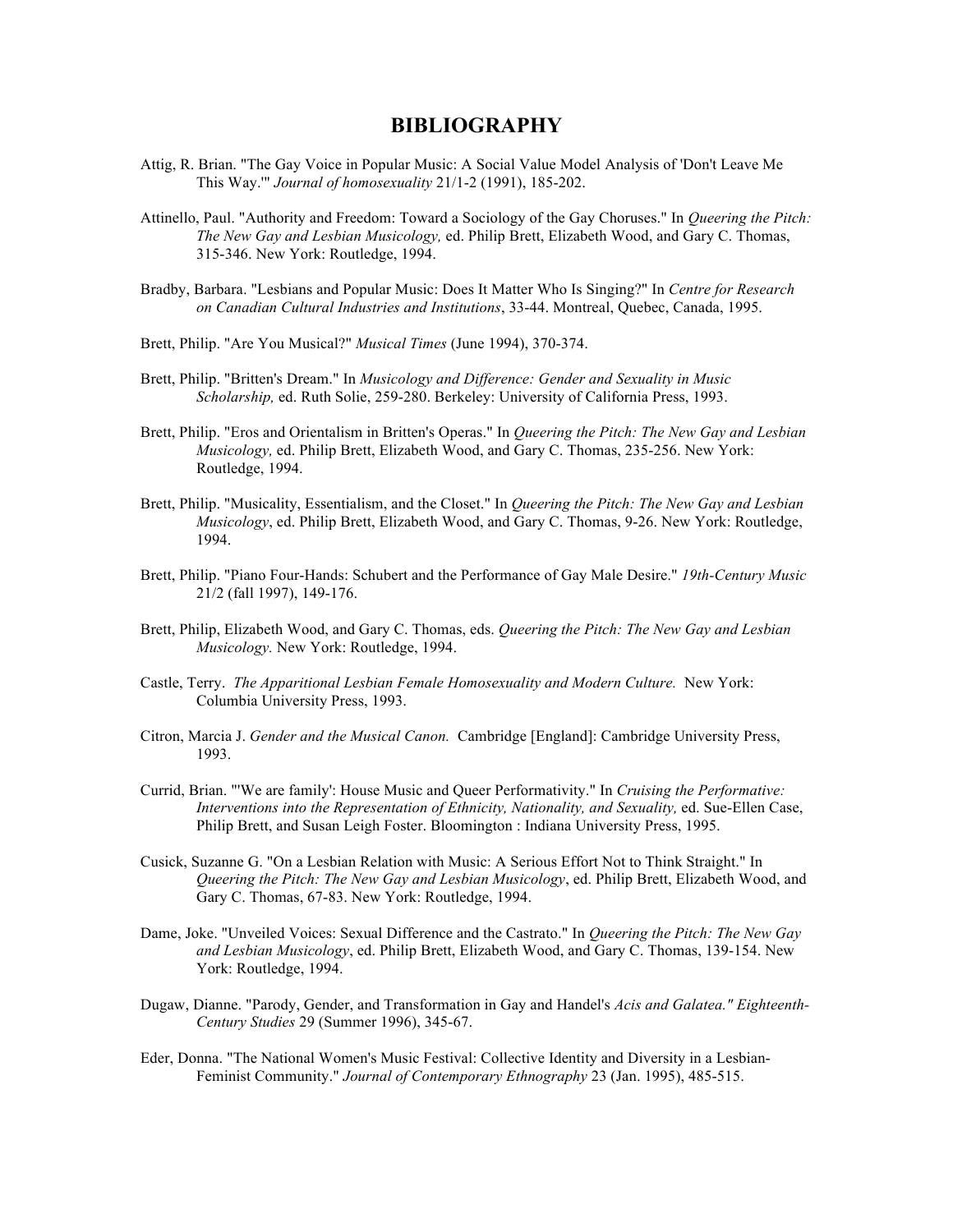- Francois, A. L. "Fakin' it/Makin' it: Falsetto's Bid for Transcendence in 1970s Disco Highs." *Perspectives of New Music* 33 (1995), 442-457.
- Gill, John. *Queer noises: Male and Female Homosexuality in Twentieth Century Music.* Minneapolis: University of Minnesota Press, 1995.
- Goldstein, Lynda. "Revamping MTV: Passing for Queer Culture in the Video Closet." In *Queer Studies: A Lesbian, Gay, Bisexual, and Transgender Anthology,* ed. Brett Beemyn and Mickey Eliason, 262- 279. New York: New York University Press, 1996.
- Hamessley, Lydia. "Henry Lawe's Setting of Katherine Philip's Friendship Poetry in his Second Book of Ayres and Dialogues, 1655: A Musical Misreading?" In *Queering the Pitch: The New Gay and Lesbian Musicology,* ed. Philip Brett, Elizabeth Wood, and Gary C. Thomas, 115-138. New York: Routledge, 1994.
- Hawkins, S. "Perspectives in Popular Musicology: Music, Lennox, and Meaning in 1990s Pop." *Popular Music* 15 (1996), 17-36. [Analysis of Lennox's "Money Can't Buy It."]
- Hicks, Michael. "The Imprisonment of Henry Cowell." *Journal of the American Musicological Society* 44/1 (1991), 92-119.
- Holsinger, Bruce Wood. "The Flesh of the Voice: Embodiment and the Homoerotics of Devotion in the Music of Hildegard of Bingen (1098-1179)." *Signs* 19/1 (1993), 92-125.
- Hubbs, Nadine. "Music of the 'Fourth Gender': Morrissey and the Sexual Politics of Melodic Contour." In *Bodies of Writing, Bodies in Performance*, ed. Thomas Foster, Carol Siegel, and Ellen Berry, 266- 296. New York: New York University Press, 1996.
- Koestenbaum, Wayne. *The Queen's Throat: Opera, Homosexuality, and the Mystery of Desire.* New York: Poseidon Press, 1993.
- Koestenbaum, Wayne. "Queering the Pitch: A Posy of Definitions and Impersonations." In *Queering the Pitch: The New Gay and Lesbian Musicology,* ed. Philip Brett, Elizabeth Wood, and Gary C. Thomas, 1-8. New York: Routledge, 1994.
- Maas, Lawrence D. "A Conversation With Ned Rorem." In *Queering the Pitch: The New Gay and Lesbian Musicology,* ed. Philip Brett, Elizabeth Wood, and Gary C. Thomas, 85-112. New York: Routledge, 1994.
- McClary, Susan. "Constructions of Subjectivity in Schubert's Music." In *Queering the Pitch: The New Gay and Lesbian Musicology*, ed. Philip Brett, Elizabeth Wood, and Gary C. Thomas, 205-233. New York: Routledge, 1994.
- Meredith, William. "Commentary: The Eroica and Beethoven's Sexuality Through a Feminist Lens--Susan McClary's Readings of Beethoven in *Queering the Pitch." Beethoven Newsletter* 8-9/3-1 (1993- 1994), 107-109.
- McClellan, Michael E. "'If We Could Talk With the Animals': Elephants and Musical Performance During the French Revolution." In *Cruising the Performative: Interventions into the Representation of Ethnicity, Nationality, and Sexuality,* ed. Sue-Ellen Case, Philip Brett, and Susan Leigh Foster. Bloomington: Indiana University Press, 1995.
- Mockus, Martha. "Queer Thoughts on Country Music and k.d. lang." In *Queering the Pitch: The New Gay and Lesbian Musicology,* ed. Philip Brett, Elizabeth Wood, and Gary C. Thomas, 257-271. New York: Routledge, 1994.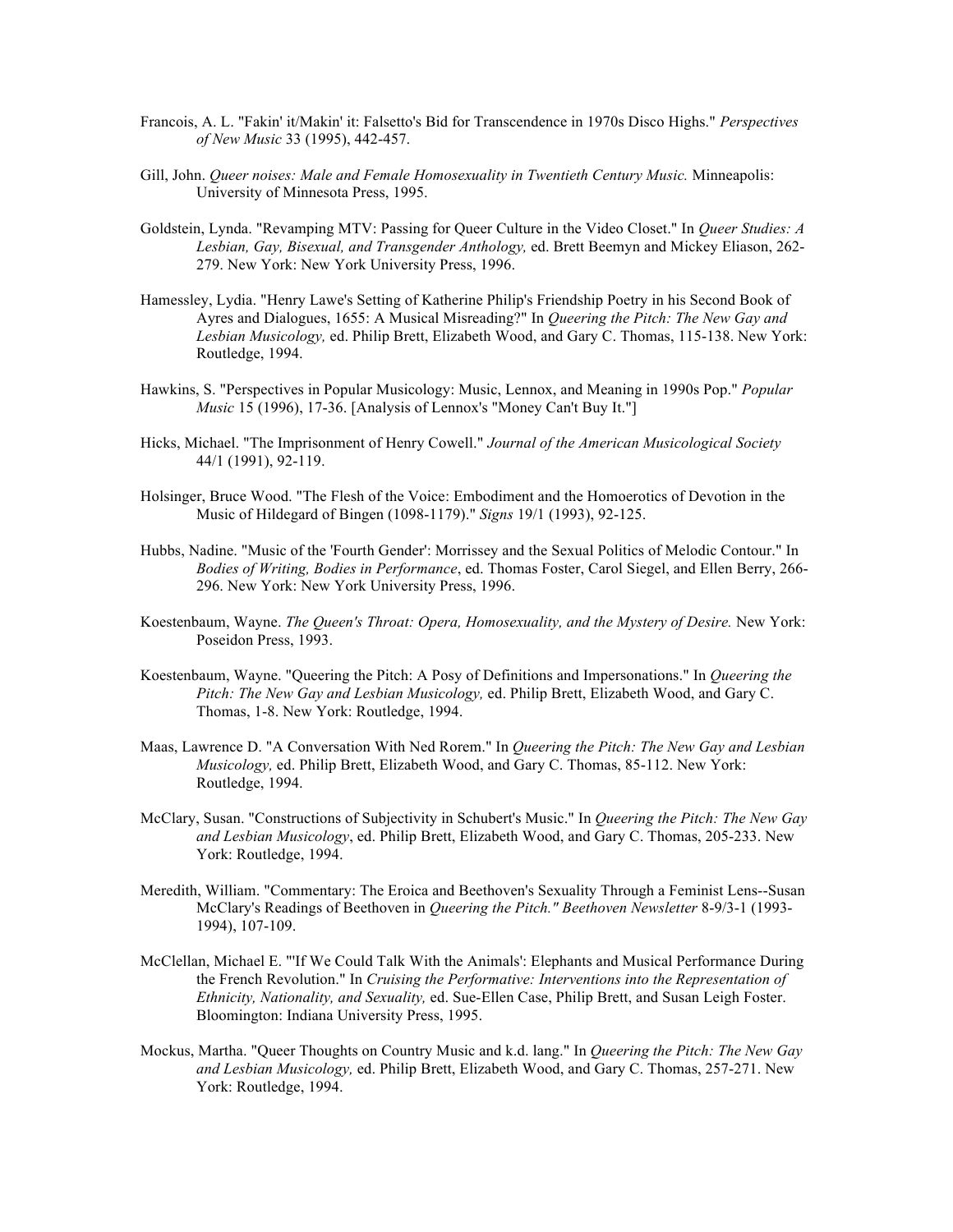- Morris, Mitchell. "On Gaily Reading Music." *Repercussions* 1/1 (1992), 48-64. [Barthes, Lacan, Bakhtin, Sedgwick]
- Morris, Mitchell. "Reading as an Opera Queen." In *Musicology and Difference: Gender and Sexuality in Music Scholarship,* ed. Ruth Solie, 184-200. Berkeley: University of California Press, 1993.
- Outlaw, Paul. "If That's Your Boyfriend (He Wasn't Last Night)." *African American Review* 29/2 (summer 1995), 347-350.
- Pegley, Karen and Virginia Caputo. "Growing Up Female(s): Retrospective Thoughts on Musical Preferences and Meanings." *repercussions* 1-1 (1992), 65-80. Also in *Queering the Pitch: The New Gay and Lesbian Musicology*, ed. Philip Brett, Elizabeth Wood, and Gary C. Thomas, 297- 314. New York: Routledge, 1994.
- Peraino, Judith. "'Rip Her to Shreds': Women's Music According to a Butch-Femme Aesthetic." *Repercussions* 1/1 (1992), 19-47. [Phranc, Deborah Harry, butch-femme]
- Raykoff, Ivan. "Transcription, Transgression, and the Procreative Urge." In Queer Episodes in Music and Modern Identity, ed. Sophie Fuller and Lloyd Whitesell, 150-176. Urbana: University of Illinois Press, 2002.
- Russ, Michael. "Modeste Musorgsky and Arseny Golenishchev-Kutuzov." *Irish musical studies* 5 (1996), 241-250.
- Rycenga, Jennifer. "Lesbian Compositional Process: One Lover-Composer's Perspective." In *Queering the Pitch: The New Gay and Lesbian Musicology*, ed. Philip Brett, Elizabeth Wood, and Gary C. Thomas, 275-298. New York: Routledge, 1994.
- Savigliano, Marta E. "Tango and the Postmodern Uses of Passion." In *Cruising the Performative: Interventions into the Representation of Ethnicity, Nationality, and Sexuality,* ed. Sue-Ellen Case, Philip Brett, and Susan Leigh Foster. Bloomington: Indiana University Press, 1995.
- Savoy, Eric. "The Signifying Rabbit." *Narrative*3/2 (May 1995), 188-209.
- Solie, Ruth A. *Musicology and Difference Gender and Sexuality in Music Scholarship.* Berkeley: University of California Press, 1993.
- Solomon, Maynard. Franz Schubert and the Peacocks of Benvenuto Cellini, 19<sup>th</sup> Century Music 12/3 (Spring 1989): 193-206.
- Stein , Arlene. "Androgyny Goes Pop: But is it Lesbian Music?" In *Sisters, Sexperts, Queers: Beyond the Lesbian Nation,* ed. Arlene Stein. New York: Plume, 1993.
- Stein, Arlene. "Crossover dreams: Lesbianism and Popular Music Since the 1970s." In: *Out in Culture: Gay, Lesbian, and Queer Essays on Popular Culture.* London, England: Cassell, 1995. Durham: Duke U., 1995.
- Thomas, Gary C. "'Was George Friederic Handel Gay?': On Closet Questions and Cultural Politics." In *Queering the Pitch: The New Gay and Lesbian Musicology*, ed. Philip Brett, Elizabeth Wood, and Gary C. Thomas, 155-204. New York: Routledge, 1994.
- Thompson, Mark. "Children of Paradise: A Brief History of Queens." In: *Out in Culture: Gay, Lesbian, and Queer Essays on Popular Culture.* London, England: Cassell, 1995. Durham: Duke U., 1995.
- Wolf, Stacy. "The Queer Pleasures of Mary Martin and Broadway: The *Sound of Music* as a Lesbian Musical." *Modern Drama* 39 (Spring 1996), 51-63.